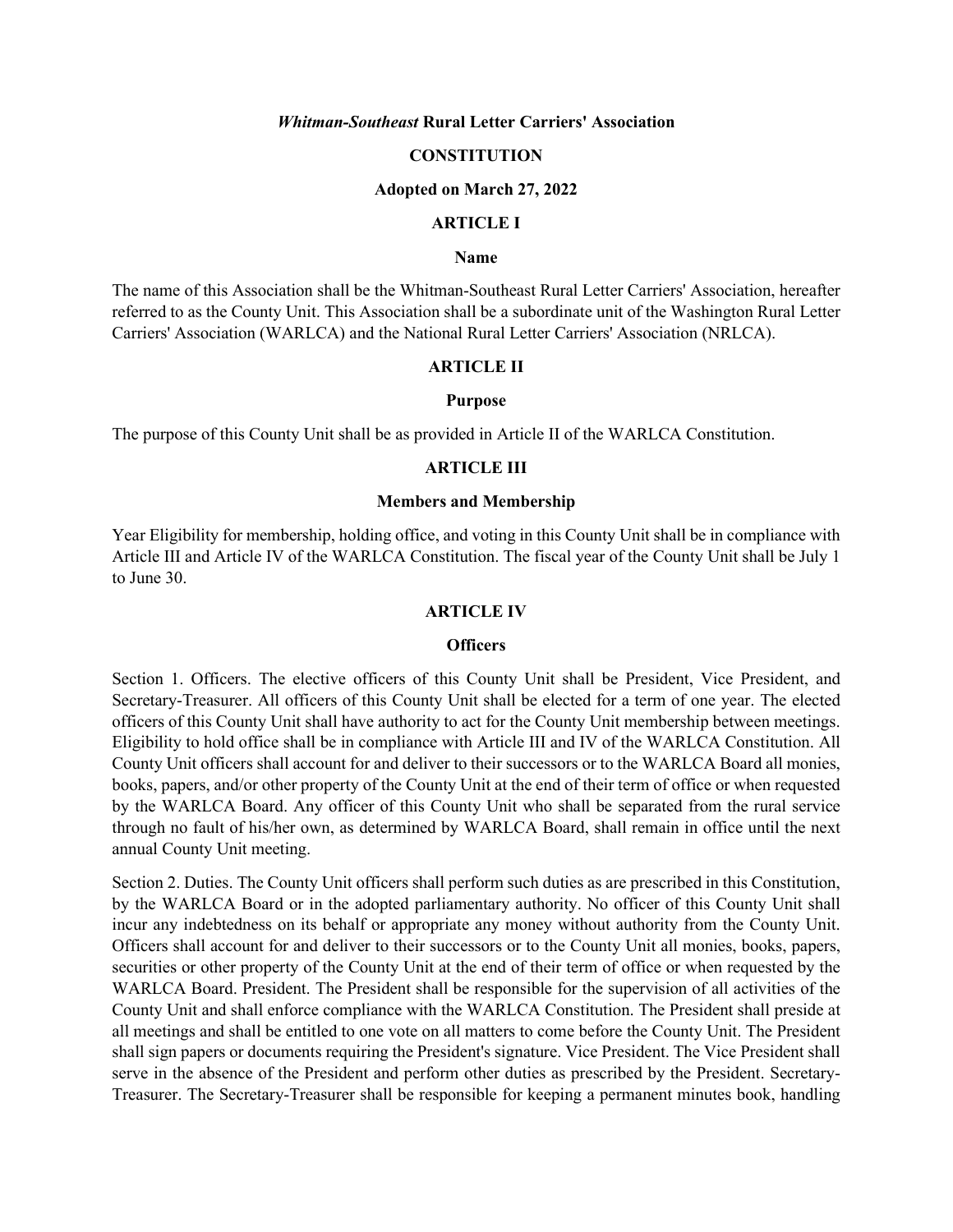of finances, reports and correspondence relating thereto and shall establish an approved accounting and record keeping system. The Secretary-Treasurer shall make a report at each regular meeting of all monies received and expended, shall make timely deposits of all monies into the County Unit's accounts, pay all authorized bills, report on all official correspondence and shall file any necessary governmental reports. The SecretaryTreasurer shall perform other duties as prescribed by the President or the WARLCA Board.

Section 3. Election. Only members of this County Unit as defined in Article III and Article IV of the WARLCA Constitution shall be eligible to nominate, vote or hold office in this County Unit. The election of officers shall be by majority vote, and write-in votes shall not be considered valid. Election shall be by ballot when there is more than one nominee for the same office. When there are more than two nominees for the same office, the one receiving the least number of votes on the third ballot and on each succeeding ballot shall be dropped, until election is accomplished. When there is only one nominee for an office and nominations have been closed, the President or Secretary-Treasurer shall declare that the nominee is elected. The County Unit President shall make appointments when necessary to fill vacancies in elective positions until the next annual meeting.

Section 4. Convention Delegates. County Unit members as defined in Article III and Article IV of the WARLCA Constitution who are present at the annual County Unit meeting, or by written **or electronic intent to a County Officer** if not present, can be nominated to be a delegate to the WARLCA State Convention. All delegates to the WARLCA State Convention shall be elected by secret ballot. The Delegate-at-Large to the WARLCA State Convention shall be the delegate who receives the most votes. Other delegates will be listed in the order of votes received. In the event of tie, position will be determined by random draw of names, then listed in order drawn. Delegates to the WARLCA State Convention will give a report of the Convention at of their County Unit. No County Unit funds are to be used to fund a delegate to WARLCA State Convention.

## **ARTICLE V**

### **Meetings**

Section 1. Meetings. Meetings shall be held as determined by the County Unit. Failure to hold a meeting at least once a fiscal year shall cause revocation of the County Unit Charter. A permanent record of the minutes which accurately reflects the business transacted at each meeting shall be kept by the Secretary-Treasurer. Notice of all meetings shall be mailed to each member of the County Unit, the WARLCA Board and NRLCA District Representatives not less than 15 calendar days prior to the meeting date. The meeting notice shall be mailed to each member at the last known address.

Section 2. Special Meeting. A special meeting may be called by the County Unit President or at the request of 25% of the members. No business other than that for which the special meeting is called shall be transacted.

Section 3. Quorum. Those members in attendance and at least one County Unit officer shall constitute a quorum for the transaction of the Unit's business at any meeting.

Section 4. Annual Meeting. Notice of the annual meeting for the purpose of election of County Unit officers shall be given in writing to each member of the County Unit, the WARLCA Board and NRLCA District Representatives not less than 15 calendar days prior to the meeting date. The annual meeting must be held at least 40 days prior to the WARLCA State Convention. The meeting notice shall be mailed to each member at the last known address.

Section 5. Agenda. A suggested order of business may include: